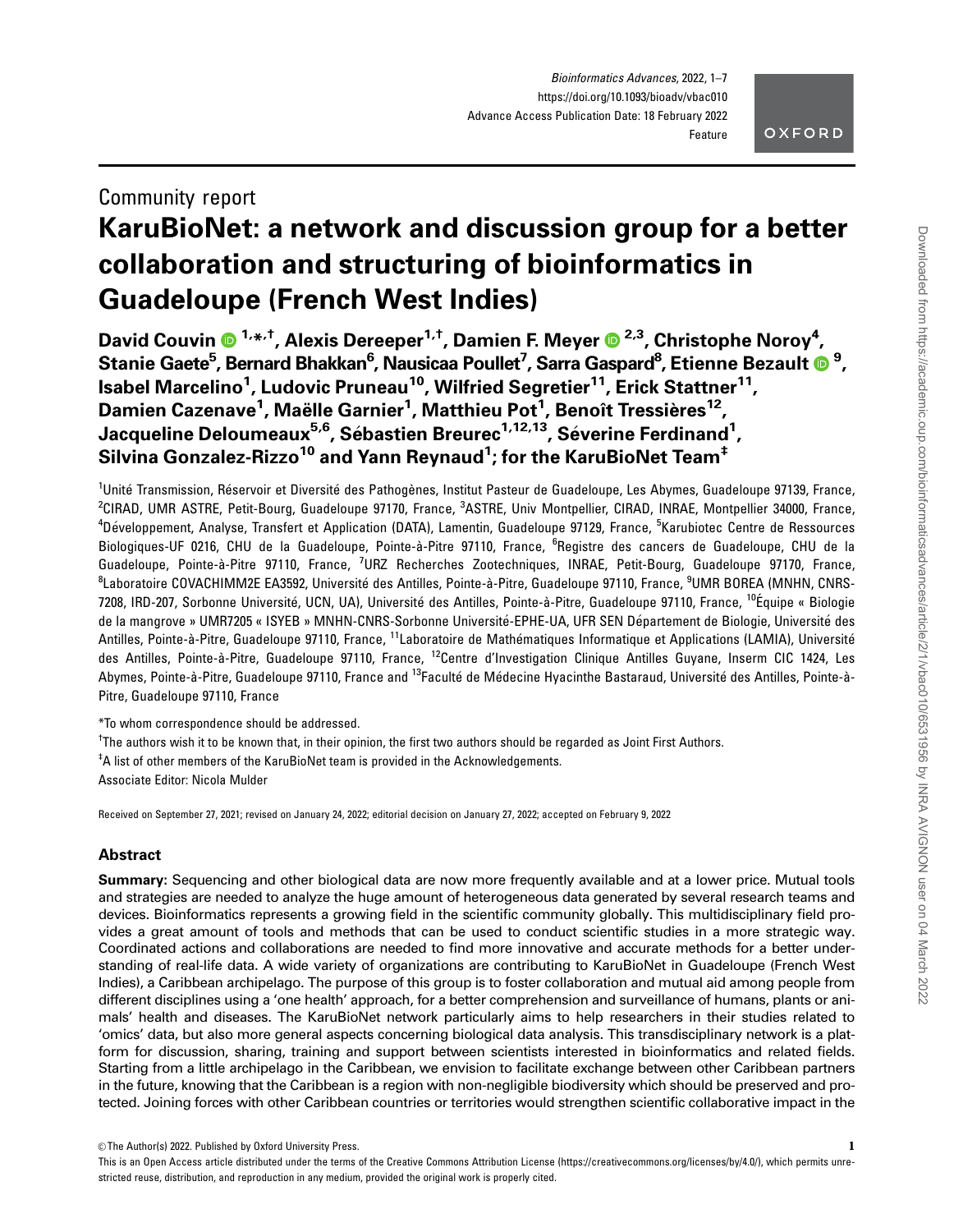region. Information related to this network can be found at: [http://www.pasteur-guadeloupe.fr/karubionet.html.](http://www.pasteur-guadeloupe.fr/karubionet.html) Furthermore, a dedicated 'Galaxy KaruBioNet' platform is available at: [http://calamar.univ-ag.fr/c3i/galaxy\\_karubionet.](http://calamar.univ-ag.fr/c3i/galaxy_karubionet.html) [html.](http://calamar.univ-ag.fr/c3i/galaxy_karubionet.html)

Availability and implementation Information about KaruBioNet is availabe at: http://www.pasteur-guadeloupe.fr/ karubionet.html

Contact: dcouvin@pasteur-guadeloupe.fr

Supplementary information: [Supplementary data](https://academic.oup.com/bioinformaticsadvancesarticle-lookup/doi/10.1093/bioadv/vbac010#supplementary-data) are available at Bioinformatics Advances online.

#### 1 Introduction

Rapid advances in sequencing technologies over the past quartercentury have led to substantial reductions in the cost of genome sequencing, producing huge amounts of heterogeneous data. Sequencing and biological associated data become more affordable and available. However, the information generated is difficult to analyze. Then, new tools and methods are therefore needed.

As a French overseas territory, Guadeloupe is part of the European Union (EU) and belongs to its outermost regions. This archipelago is a small territory with an important local presence of national research organizations dealing with sequencing data. Bioinformatics is a multidisciplinary field that provides a large number of tools and methods that can be used to conduct scientific studies in a more strategic way. Until now, in Guadeloupe, this recent discipline was structured and coordinated at laboratory scale. In fact, most scientists used to favor the help of colleagues located outside the region and often long associated with the parent organization (mostly in mainland France) to perform the sequencing and analysis of their data. Although we can approve this practice for various needs of collaborations and strengthening of different projects, we believe that it would be beneficial for actors in the region to be able to access various resources and support platforms in bioinformatics and data sharing. Resources and networking are of primary interest to better establish collaboration between scientists (Hazbón et al., 2018).

In the Caribbean, a bioinformatics and biostatistics network coordinating actions and collaborations was needed to find more innovative and accurate methods. As Karukera ('the island of beautiful waters') is the Native American name of Guadeloupe, we decided to create in January 2019 the Karukera Bioinformatics Network: KaruBioNet. However, we cannot omit lessons learnt from other renowned networks before establishing KaruBioNet such as EMBnet and H3ABioNet (D'Elia et al.[, 2009;](#page-6-0) [Mulder](#page-6-0) et al., 2016).

Several organizations contribute to KaruBioNet. This network includes scientists from the Institut Pasteur de la Guadeloupe, the Université des Antilles (UA), the Centre de coopération internationale en recherche agronomique pour le développement (CIRAD), the Institut national de recherche pour l'agriculture, l'alimentation et l'environnement (INRAE), the Centre d'Investigation Clinique Antilles Guyane (CIC), the Institut national de la santé et de la recherche médicale (Inserm), the KarubiotecTM (Biological resources Center of University Hospital of Guadeloupe) and the Région Guadeloupe. The purpose of this group is to promote collaboration and mutual aid between people from different disciplines (biology, computer science, health informatics, biostatistics, mathematics, chemistry, epidemiology, ecology, clinical research, etc...). This transdisciplinary network is a platform for discussion, sharing, training and support between researchers, engineers and students interested in bioinformatics and related fields. Here, we aimed to establish and highlight the contribution of KaruBioNet to build solidarity links that allow better collaboration between researchers from various fields in Guadeloupe. Information related to this network can be found at: [http://www.pasteur-guadeloupe.fr/karubio](http://www.pasteur-guadeloupe.fr/karubionet.html) [net.html.](http://www.pasteur-guadeloupe.fr/karubionet.html) Furthermore, a dedicated 'Galaxy KaruBioNet' platform allowing to facilitate bioinformatic analyses is available at: [http://cal](http://calamar.univ-ag.fr/c3i/galaxy_karubionet.html) [amar.univ-ag.fr/c3i/galaxy\\_karubionet.html.](http://calamar.univ-ag.fr/c3i/galaxy_karubionet.html) We also benefit from the 'Exocet' High-Performance Computing (HPC) facility of the UA to perform computing calculations.

# 2 Themes, tools and developments of a transdisciplinary network

#### 2.1 Major common themes shared by laboratories

The main purpose of this group is to bring together people who share common problems to better collaborate together. The KaruBioNet network aims to improve the development of bioinformatics at the local or regional level for a better understanding and analysis of reallife data. The major common themes shared by laboratories belonging to the network are microbial evolutionary history, antimicrobial resistance, virulence mechanisms, systems biology, genotyping and data science [\(Fig. 1](#page-2-0)). The KaruBioNet network particularly aims to help researchers in their studies related to metagenomics, proteomics, genomics (or other 'omics'), as well as more general aspects relating to data analysis, integration and interpretation. In order to structure discussions and exchanges between researchers, we have implemented different topics (which could evolve in the future): (i) omics sciences; (ii) artificial intelligence and machine learning; (iii) biochemical analyses; (iv) geographic information systems; (v) databases and software development; (vi) biostatistics; and (vii) epidemiology. A video channel was created to disseminate training materials in French as well as presentations or demonstrations related to bioinformatics (details are provided in [Supplementary Data](https://academic.oup.com/bioinformaticsadvancesarticle-lookup/doi/10.1093/bioadv/vbac010#supplementary-data)).

#### 2.2 Needs and challenges specific to omics sciences

Concerted actions are needed to strengthen and maintain computational and sequencing resources between institutions. We also intend to promote the development of dedicated bioinformatics pipelines and tools specific to omics data analysis. Several future challenges are foreseeable: (i) efforts will be necessary to find sustainable financial support to maintain the network; (ii) new and innovative strategies will be needed to share data and analytical pipelines (like Galaxy); and (iii) improved training materials will promote the development of bioinformatics in our region and elsewhere.

This would allow analytical strategies to be built around the One Health concept defined as a collaborative, multisectoral and transdisciplinary approach working at local, regional, national and global levels, to achieve optimal health outcomes and recognize the interconnection between people, animals, plants and their common environment [\(Lerner and Berg, 2017](#page-6-0)). This approach would make the challenge relevant for a better understanding and surveillance of human, plant or animal health and diseases (Gruel et al.[, 2021\)](#page-6-0).

## 3 Sequencing techniques

Sequencing devices are currently available in Guadeloupe. Devices such as Nanopore MinION (<https://nanoporetech.com/products/minion>) or Illumina MiSeq [\(https://emea.illumina.com/systems/sequencing-plat](https://emea.illumina.com/systems/sequencing-platforms/miseq.html) [forms/miseq.html](https://emea.illumina.com/systems/sequencing-platforms/miseq.html)) can be used for real-time sequencing projects.

Various sequencing projects are ongoing in several labs involved in the KaruBioNet. The impact of bacterial genomes such as Klebsiella pneumoniae, Escherichia coli or Enterobacter cloacae are being studied in depth in our environment (notably their ability to be resistant to some antibiotics; Pot et al.[, 2021](#page-6-0)). Moreover, to study bacterial adaptations to environmental changes or the interaction with organisms in the same environment, RNA sequencing is a powerful tool. It makes it possible to study the differential expression of messenger RNAs and to identify potential regulators of non-coding RNAs. RNA sequencing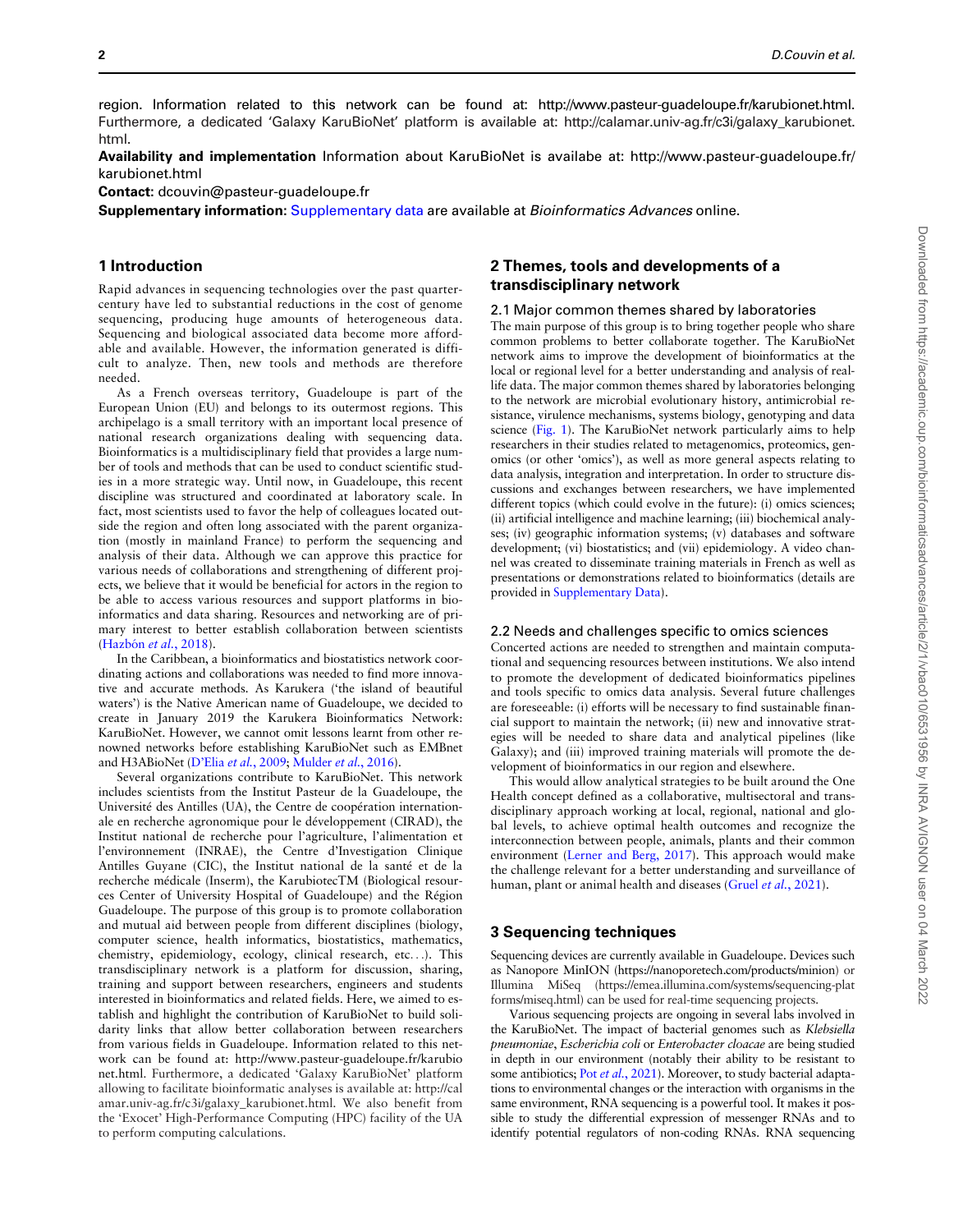<span id="page-2-0"></span>

Fig. 1. Mapping showing major common themes shared by research institutions involved in the KaruBioNet. The colored dots represent the location of each institution on the map. This figure also shows a simplified workflow for sequencing data analysis. Resources and platforms are mainly located at the UA

generates a lot of data and requires the help of specific software accessible in the KaruBioNet network. A simplified workflow for sequencing data analysis is shown in Figure 1. A wide variety of heterogeneous sequencing data is produced and analyzed within the network (details are provided in [Supplementary Data](https://academic.oup.com/bioinformaticsadvancesarticle-lookup/doi/10.1093/bioadv/vbac010#supplementary-data)).

# 4 Exocet computing cluster

The 'Exocet' HPC facility of the UA provides us a great capacity for analyzing whole-genome sequencing (WGS) data. With almost 1000 CPU cores and 7349 GB RAM, Exocet cluster contains powerful nodes and NVidia graphics cards allowing it to perform bioinformatics analyses for all members of the KaruBioNet team.

Resources are shared among all members of KaruBioNet via access to Exocet HPC. Users must make a request to the Center Commun de Calcul Intensif of the UA [\(http://calamar.univ-ag.fr/c3i/](http://calamar.univ-ag.fr/c3i/exocet.html) [exocet.html\)](http://calamar.univ-ag.fr/c3i/exocet.html). All members of the network can access Exocet and other services free of charge. KaruBioNet administrators manage dedicated servers and other services. We promote our various services where possible to facilitate their use.

Exocet contains:

- Two front-end servers named 'exocet1' and 'exocet2'. When we log into Exocet, we are actually logging into one of the two servers.
- Twenty-five 'Calculation' nodes (node01 to node25) are used for general calculations on Intel processors. Each node contains two Intel processors of 18 cores each, making a total of 36 cores for one node, and 192 GB of RAM.
- A 'large RAM' node (mem01) with the same two Intel processors as a 'Calculation' node but with 1536 GB of RAM memory.
- A 'V100' node (gpu01) having the same characteristics as a 'Calculation' node but with in addition two Nvidia TESLA V100 graphics cards.
- A 'T4' node (gpu02) similar to the 'V100' but with two NVidia T4 graphics cards.

• Dual-processor servers each with 256 GB of RAM memory and a QUADRO P5000 graphics card.

The mobaXterm application [\(https://mobaxterm.mobatek.net/](https://mobaxterm.mobatek.net/)) can be used to get connected to the computing cluster.

# 5 Galaxy KaruBioNet platform

We have started the installation of a local Galaxy platform [\(http://](http://galaxyproject.org/) [galaxyproject.org/;](http://galaxyproject.org/) Afgan et al.[, 2018\)](#page-6-0) that will allow researchers and students who are not comfortable with command-line interfaces to perform bioinformatic analyzes in a user-friendly manner. This local platform is available online from a calculation server of the UA. Users need to register to the Galaxy platform using a login (email address) and a password ([http://calamar.univ-ag.fr/c3i/gal](http://calamar.univ-ag.fr/c3i/galaxy_karubionet.html) [axy\\_karubionet.html](http://calamar.univ-ag.fr/c3i/galaxy_karubionet.html)). This local Galaxy instance (hosted at the UA) can be considered as a showcase reflecting different themes and activities of the network (Fig. 1).

# 5.1 Dedicated specialized workflows

#### 5.1.1 Bacterial pangenomics

A ready-to-use workflow is available for Galaxy KaruBioNet users to process a complete analysis of the bacterial pangenome/coregenome. Starting from a collection of strains for which WGS reads are available, the user will be able to process successively analytical steps from raw reads to fully assembled and annotated genomes, and then a comparative genomics analysis to finally obtain both a pangenome matrix image and a Circos ([Krzywinski](#page-6-0) et al. 2009) representation of pangenome ready for publication [\(Fig. 2\)](#page-3-0). The first part of the workflow takes advantage of the Galaxy dataset collections to reconstruct and annotate complete individual genomes for each strain (each program will be executed as many times as there are strains to analyze):

1. De novo assembly of Illumina reads with Unicycler [\(Wick](#page-6-0) et al., [2017\)](#page-6-0).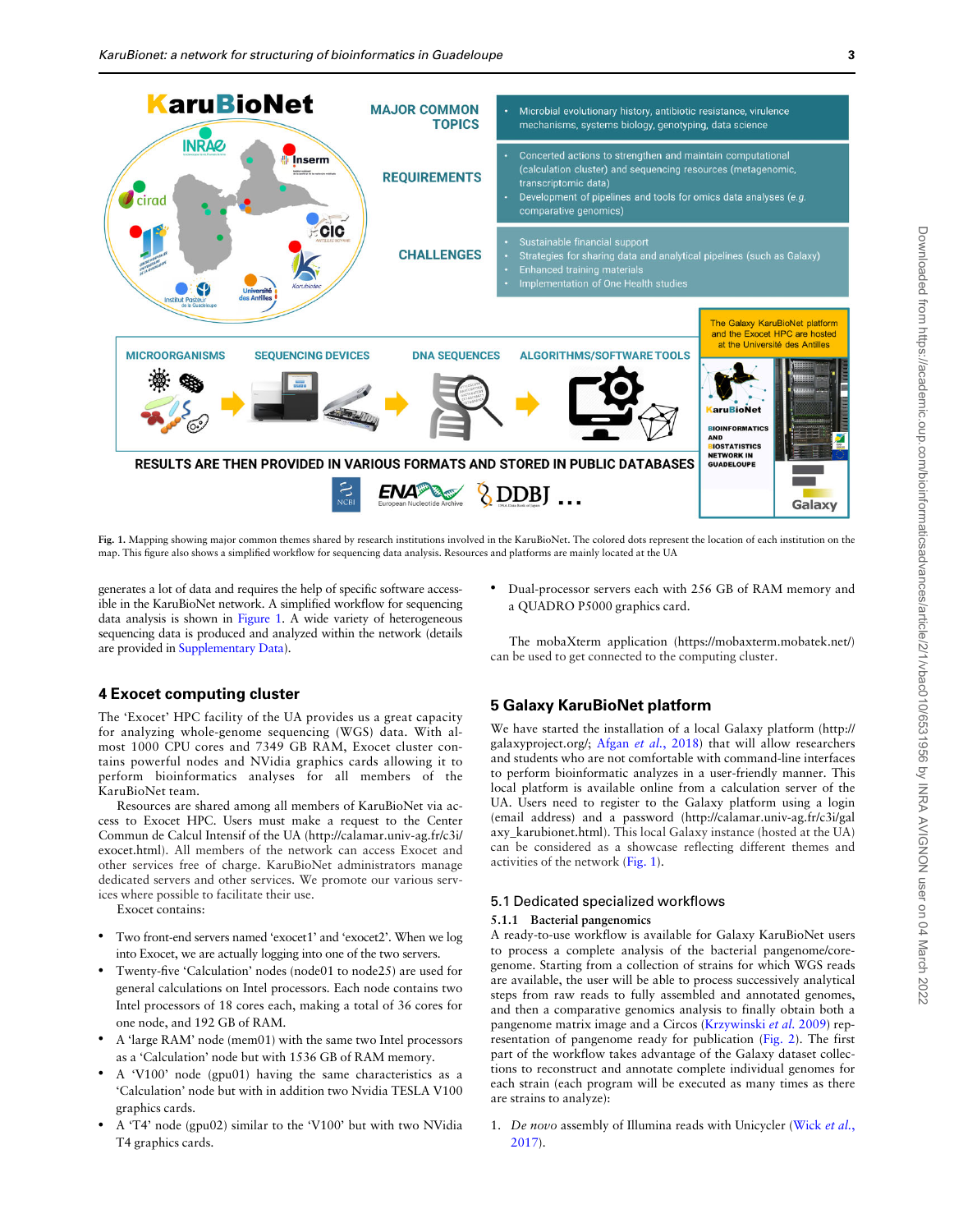<span id="page-3-0"></span>

Fig. 2. Galaxy workflow and its graphical outputs for pangenome analysis of bacterial strains. (A) Bacterial pangenomics Galaxy workflow. (B) Gene presence/absence matrix facing the phylogenetic tree based on core-genome alignment. (C) Circos representation of core genes and specific genes

- 2. Assignation of contigs to plasmids or chromosomal with MOB-Recon [\(Robertson and Nash, 2018\)](#page-6-0).
- 3. Anchoring and ordering of scaffolds using RaGOO ([Alonge](#page-6-0) et al.[, 2019](#page-6-0)), in order to establish a complete pseudomolecule for the chromosomal genome. This step requires an external reference genome.
- 4. Structural and functional annotation of reconstructed genomes using Prokka [\(Seemann, 2014\)](#page-6-0).
- 5. COG (Cluster of Orthologs Groups; [Galperin](#page-6-0) et al., 2021) assignation of genes.

The second part of the workflow process is linear (each program will be executed only once) and allows the comparison of genomes:

- 1. Pangenome analysis using Roary (Page et al.[, 2015\)](#page-6-0).
- 2. Pangenome matrix representation using roary\_plots.
- 3. Core-genome-based phylogeny using FastTree (Price et al.[, 2010\)](#page-6-0).

4. Circular representation of core genes and strain-specific genes positioned on a reference genome, using Circos.

#### 5.1.2 Mycobacterium tuberculosis genomic analyses

Tuberculosis (TB) is an infectious disease caused by bacteria belonging to the Mycobacterium tuberculosis complex (MTBC). Interestingly, several Galaxy tools exist to study MTBC strains from available sequence reads or assembled genomes. Resources related to M.tuberculosis were tentatively listed in the MTBCtools list ([Couvin](#page-6-0) et al., 2021) in which tools were classified into several thematic sections/categories such as biological databases, drug resistance or prediction/classification tools. The Galaxy ToolShed ([https://toolshed.g2.bx.psu.edu/\)](https://toolshed.g2.bx.psu.edu/) contains several TB tools such as Galru (Page et al.[, 2020\)](#page-6-0), lorikeet spoligotyping [\(Cohen](#page-6-0) et al., [2015\)](#page-6-0), Mykrobe (Hunt et al.[, 2019\)](#page-6-0), SpoTyping (Xia et al.[, 2016](#page-6-0)) and TB-Profiler (Phelan et al.[, 2019](#page-6-0)). We have recently added MIRUReader [\(Tang and Ong, 2020](#page-6-0)) to the Galaxy ToolShed. These tools could be used to produce genotyping information such as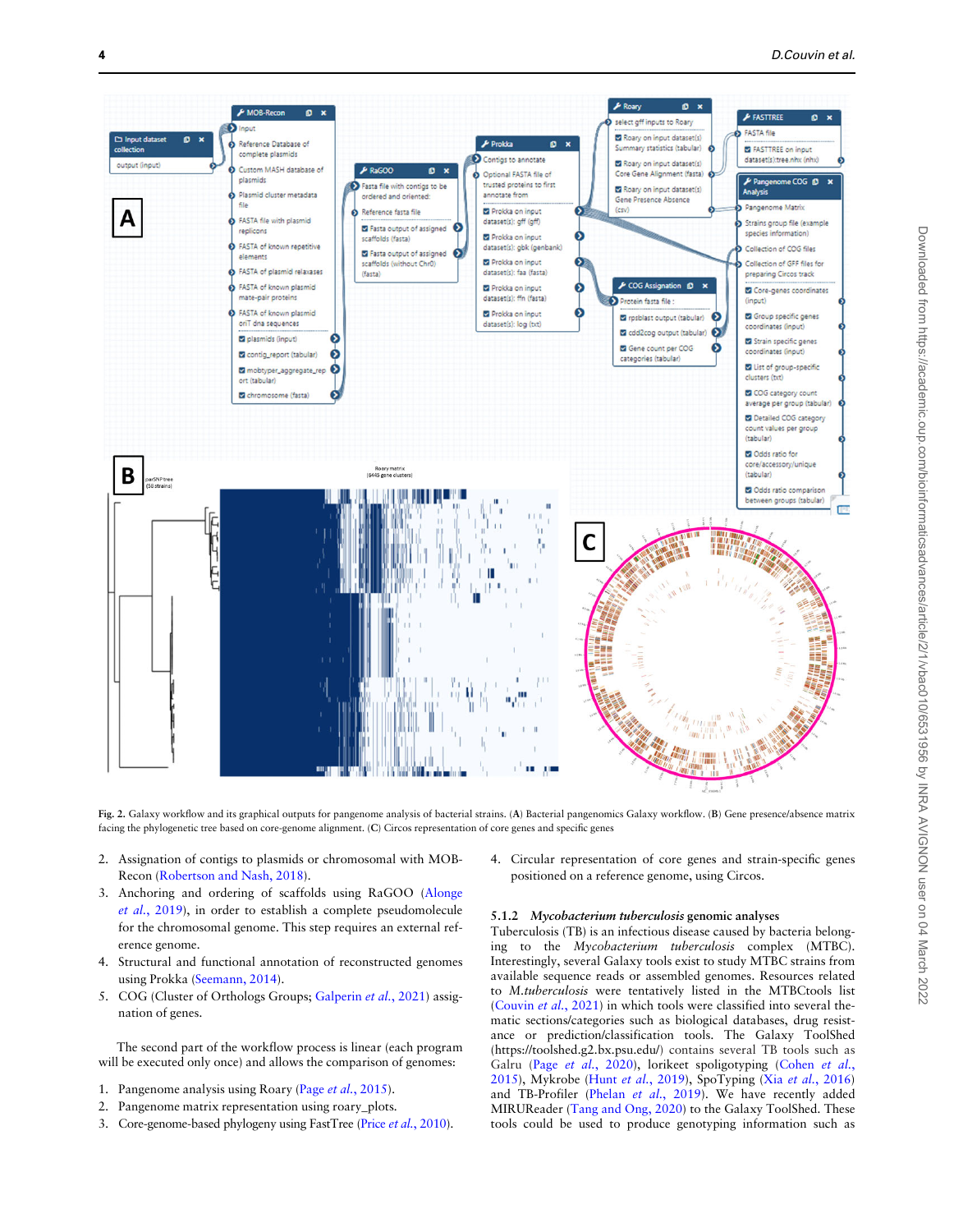<span id="page-4-0"></span>spoligotypes ([https://fr.wiktionary.org/wiki/spoligotype\)](https://fr.wiktionary.org/wiki/spoligotype) or Mycobacterial interspersed repetitive units-variable number of tandem DNA repeats (MIRU-VNTRs), and detect drug resistance profiles from MTBC DNA sequences.

An example of a workflow to study the genotyping of M.tuberculosis strains and their association with antibiotic resistance would be as follows:

(i) users can analyze their sequence reads using the lorikeet spoligotyping program to obtain spoligotypes matching against their reads. Furthermore, they can use TB-Profiler program to determine the drug resistance profile from reads; (ii) they can then use a de novo assembly program such as Shovill [\(https://github.com/tsee](https://github.com/tseemann/shovill) [mann/shovill](https://github.com/tseemann/shovill)), SPAdes ([Bankevich](#page-6-0) et al., 2012) or Unicycler; and (iii) MIRUReader tool can finally be used to determine 24-loci MIRU-VNTRs profiles from preassembled data.

#### 5.2 Other examples of modules/workflows

#### 5.2.1 Simple phylogeny workflow

Phylogenetic analyzes are widely used to study biological data and other scientific data. From a Multi-FASTA file, users can perform a multiple alignment using a multiple alignment program such as MAFFT ([Katoh and Standley, 2013\)](#page-6-0). Users can then perform a phylogenetic analysis with a dedicated program such as FastTree, PhyML ([Guindon](#page-6-0) et al., 2010) or RAxML [\(Stamatakis, 2014\)](#page-6-0). Note that user-friendly approaches such as Phylogeny.fr or NGPhylogeny.fr ([Dereeper](#page-6-0) et al., 2008; [Lemoine](#page-6-0) et al., 2019) already exist to perform phylogenetic analyses. The phylogenetic trees obtained can be annotated using iTOL ([Letunic and Bork, 2021\)](#page-6-0).

#### 5.2.2 Construction of a variant call format file and single nucleotide polymorphism analyses

To construct a variant call format file, users can choose the BWA-MEM ([Li, 2014\)](#page-6-0) tool to map their sequence reads against a reference genome, then they can use Samtools/mpileup to perform a multi-way pileup of variants (Li et al.[, 2009\)](#page-6-0). Finally, they can use the VarScan ([Koboldt](#page-6-0) et al., 2012) program for variant detection. Other Galaxy pipelines such as Snippy [\(https://github.com/tsee](https://github.com/tseemann/snippy) [mann/snippy](https://github.com/tseemann/snippy)) could be used for single nucleotide polymorphism analyses.

#### 5.2.3 Automated pipeline for the search for resistance, plasmid and virulence genes

We have developed a pipeline called catchSequenceInfo that allows us to get resistance, virulence and plasmids, as well as multilocus se-quence typing (MLST; Jolley et al.[, 2018\)](#page-6-0) information from DNA

sequences. This tool uses: (i) ABRicate [\(https://github.com/tsee](https://github.com/tseemann/abricate) [mann/abricate](https://github.com/tseemann/abricate)) with ResFinder (Zankari et al.[, 2012](#page-6-0)), PlasmidFinder ([Carattoli](#page-6-0) et al., 2014) and VFDB (Liu et al.[, 2019](#page-6-0)) databases to predict resistance, plasmid and virulence genes; as well as (ii) MLST (<https://github.com/tseemann/mlst>) to get allele IDs and MLST number. catchSequenceInfo is freely available through the Galaxy KaruBioNet instance and it has been placed in the Galaxy ToolShed. Note that the pMLST tool ([Carattoli](#page-6-0) et al., 2014) has also been installed in our Galaxy instance as well as in the ToolShed.

#### 5.3 A local galaxy training focused on metagenomics

Metagenomic analyses supported by high-throughput sequencing provide a method to evaluate the microbial community in terms of both taxonomy and potential functioning.

A local Galaxy training took place on June 17, 2021 at the UA. During this training session, we used the Galaxy Training webpage (<https://training.galaxyproject.org/>) to practice with a tutorial titled Galaxy 101 [\(https://training.galaxyproject.org/training-material/](https://training.galaxyproject.org/training-material/topics/introduction/tutorials/galaxy-intro-101/tutorial.html) [topics/introduction/tutorials/galaxy-intro-101/tutorial.html\)](https://training.galaxyproject.org/training-material/topics/introduction/tutorials/galaxy-intro-101/tutorial.html). Then, we used another tutorial to perform metabarcoding analyses using the FROGS pipeline ([Escudi](#page-6-0)é et al.[, 2018](#page-6-0)). This pipeline has been shown to be very effective for metagenomics studies. It could also be coupled with the analysis pipeline used in SHAMAN ([Volant](#page-6-0) et al., [2020\)](#page-6-0).

#### 6 Databases and data warehouses

Some developments are ongoing to construct dedicated databases or data warehouses.

The SITVIT databases and other resources ([Couvin](#page-6-0) et al., 2017, [2022,](#page-6-0) [2019](#page-6-0), [2020;](#page-6-0) [Demay](#page-6-0) et al., 2012) developed by researchers at the Institut Pasteur de la Guadeloupe have provided a more complete global view of the molecular epidemiology of MTBC for public health surveillance. These resources are available online and may be of use to researchers working specifically on these bacterial organisms.

Bacterial pathogens have evolved specific effector proteins to exploit host cell machinery and hijack the immune responses during infection. Dedicated multiprotein complexes, known as secretion systems, secrete these effectors. Type IV secretion systems (T4SS) are specialized adenosine triphosphate-dependent protein complexes used by many bacterial pathogens for the delivery of Type IV Effectors (T4Es) proteins into eukaryotic cells to subvert host cell processes during infection. To help biologists to identify putative T4Es from bacterial genomes, S4TE2.0 (Meyer et al.[, 2013;](#page-6-0) [Noroy](#page-6-0)

Table 1. Selected databases and resources available in the network

| Name                 | Description                                                                                                                                                      | Link                                                            |
|----------------------|------------------------------------------------------------------------------------------------------------------------------------------------------------------|-----------------------------------------------------------------|
| <b>SITVITWEB</b>     | MTBC genotyping database containing information on 62 582 isolates                                                                                               | http://www.pasteur-guadeloupe.fr:8081/SITVIT_<br><b>ONLINE</b>  |
| SITVIT <sub>2</sub>  | An update of SITVITWEB containing additional molecular markers and<br>information on 111 635 isolates                                                            | http://www.pasteur-guadeloupe.fr:8081/SITVIT2                   |
| <b>SITVITBovis</b>   | A publicly available database and mapping tool to get an improved over-<br>view of animal and human cases caused by Mycobacterium bovis<br>$(n=25 741$ isolates) | http://www.pasteur-guadeloupe.fr:8081/SITVIT_<br><b>Bovis</b>   |
| SpolSimilaritySearch | Similarity search algorithm of spoligotype patterns in the SITVIT2<br>database                                                                                   | http://www.pasteur-guadeloupe.fr:8081/<br>SpolSimilaritySearch/ |
| SpolLineages         | A tool to predict MTBC families from spoligotyping or MIRU-VNTR<br>patterns                                                                                      | http://www.pasteur-guadeloupe.fr:8081/<br>SpolLineages/         |
| S4TE2.0              | A tool to predict T4SS effectors from bacterial genomes                                                                                                          | https://sate.cirad.fr/S4TE.php                                  |
| S4TE-EM              | A tool based on the S4TE 2.0 algorithm which allows users to adjust all<br>parameters                                                                            | https://sate.cirad.fr/S4TE-EM.php                               |
| S4TE-CG              | A tool to compare up to four effectomes predicted by SATE 2.0<br>algorithm                                                                                       | https://sate.cirad.fr/S4TE-CG.php                               |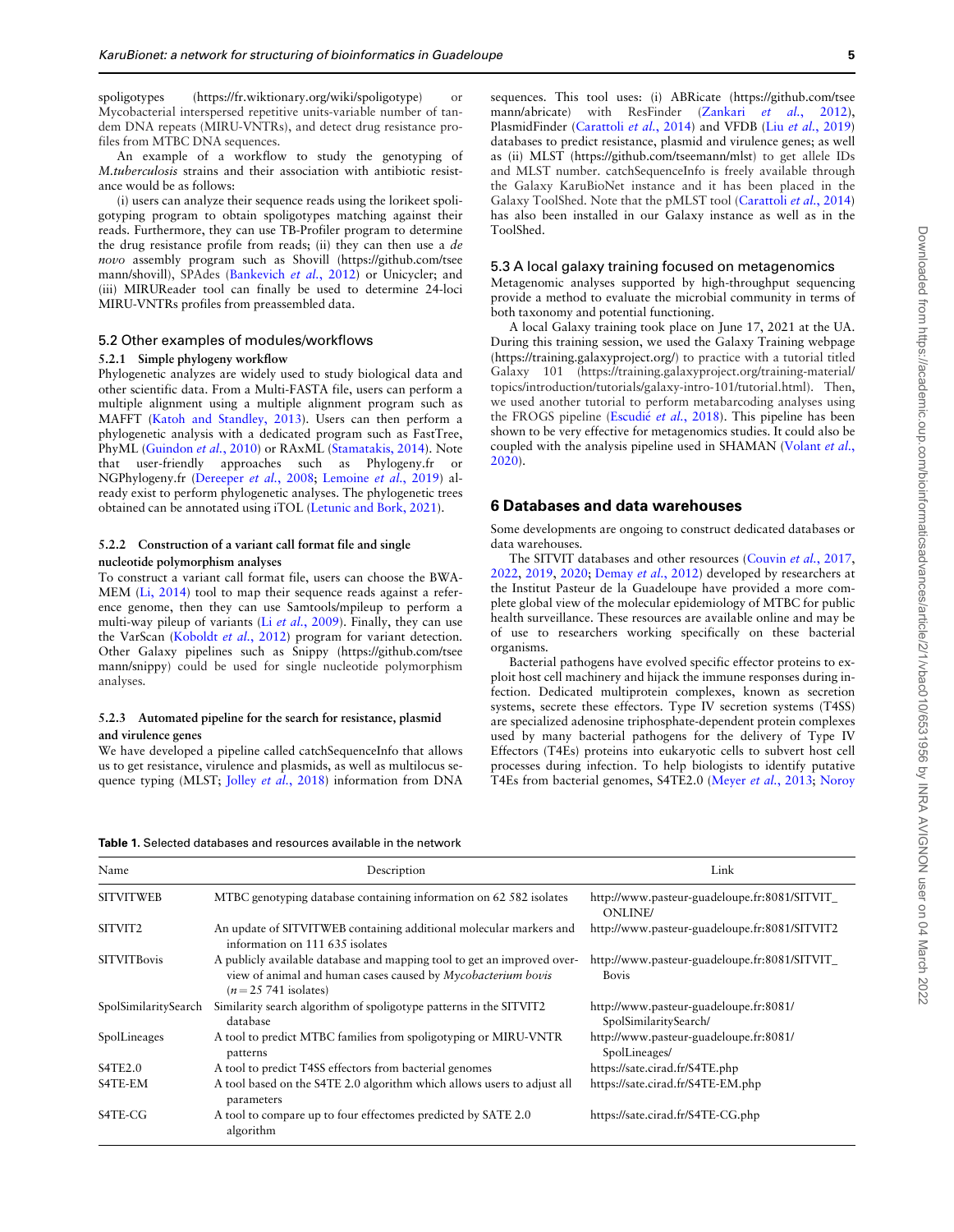

Fig. 3. Cross Industry Standard Process for Data Mining (Crisp-DM) model that describes common approaches used by KDD and data mining experts

et al.[, 2019](#page-6-0); [Noroy and Meyer, 2021\)](#page-6-0), an online bioinformatic suite of tools has been developed by researchers from KaruBioNet at CIRAD Guadeloupe. S4TE 2.0 predicts and ranks candidate T4Es by using a combination of 14 sequence characteristics, including homology to known effectors, homology to eukaryotic domains, presence of subcellular localization signals or secretion signals, etc. S4TE 2.0 generates a score and sorts the best T4Es candidates. S4TE-CG allows the comparison of up to four predicted type IV effectomes.

The following table shows various tools and databases which are available for studying specific aspects of infectious diseases (such as M.tuberculosis genotyping information or Type IV effector proteins; [Table 1](#page-4-0)).

The links of all these databases developed inside KaruBioNet are available on the website. The development of collaborations will lead to the creation of new databases or to the use of existing databases. The sensitivity of these data (personal data, health data, genetic data, etc.) requires compliance with European data protection rules (GDPR).

#### 7 Machine learning and classification problems

Knowledge Discovery from Databases (KDD) is the 'non-trivial process of identifying valid, novel, potentially useful, and ultimately understandable patterns in data' [\(Fayyad](#page-6-0) et al., 1996). Over the last 30 years, advanced prediction methods and tools borrowed to the KDD field, have contributed to defining new kinds of prediction models, namely data-driven models. They consist of looking for correlations between predictive historical variables and output variables. When the output variables are discrete, the problems considered are referred to as 'classification problems'. Figure 3 presents the different steps of a KDD approach. First, it is important to understand the data and the associated context, then a preparation step (also known as preprocessing) is often necessary in order to overcome problems such as missing data, normalization issues, noise reduction or data transformation, and obtain usable data to feed a dedicated model. Among the current models used to tackle these problems, artificial neural networks (ANNs), decision trees or support vector machines are the most common. They have proved to be very effective compared to knowledge-driven solutions with the advantage of requiring less domain knowledge for their design. However, one of the issues in data-driven approaches is the

understandability and readability of models that end-users should trust. Indeed, a lot of techniques, including ANNs, can be seen as delivering black-boxes since they do not provide explanations of how they work. Decision-makers are more likely to trust models whose predictions are interpretable and understandable.

## 8 Conclusion and perspectives

Through this network, we aim to forge links of solidarity allowing a better collaboration between researchers from various fields. Concerted, collaborative and coordinated actions are still needed to better structure bioinformatics in our environment. Indeed, several examples of well-established bigger structures at national level already exist such as the French Institute of Bioinformatics [\(https://](https://www.france-bioinformatique.fr/en) [www.france-bioinformatique.fr/en\)](https://www.france-bioinformatique.fr/en), the Center of Bioinformatics Biostatistics and Integrative Biology [\(https://c3bi.pasteur.fr/](https://c3bi.pasteur.fr/)) or the South Green Bioinformatics platform [\(https://www.southgreen.fr/;](https://www.southgreen.fr/) [South Green Collaborators, 2016\)](#page-6-0). Other examples of structuring are visible at a wider scale. Furthermore, educational initiatives such as Meet-U ([http://www.meet-u.org/\)](http://www.meet-u.org/) are inspiring to set up innovative and original learning processes and collaboration [\(Abdollahi](#page-6-0) et al.[, 2018](#page-6-0)). Starting from a little archipelago in the Caribbean, we envision to facilitate exchange with other Caribbean partners in the future, knowing that the Caribbean is a region with a non-negligible biodiversity, which should be preserved and protected. Joining forces with other 'isolated' Caribbean countries or territories would strengthen scientific collaborative impact in the region ([Degrave](#page-6-0) et al.[, 2002;](#page-6-0) [Gaete and Deloumeaux, 2017](#page-6-0)). Finally, the KaruBioNet network could potentially evolve by collaborating with other Caribbean countries, and give rise to another greater network tentatively called KariBioNet. Further efforts are needed to achieve this goal. However, the actions initiated by the launch of an openaccess Galaxy instance and a website bringing together our activities could help many users in the analysis of their data.

#### Acknowledgements

The KaruBioNet network thanks the Regional Council of Guadeloupe for its support. We are also thankful to the 'Projet MALIN' consortium [\(https://](https://www.projet-malin.fr/) [www.projet-malin.fr/\)](https://www.projet-malin.fr/). This work was supported by a FEDER grant financed by the EU. Several computational tests have been performed using Wahoo and Exocet, the clusters of the Centre Commun de Calcul Intensif (C3I) of the Université des Antilles. We are grateful to Nalin Rastogi for helpful discussions. We also thank other people interested or involved in the KaruBioNet team: Raphaël Pasquier, Syndia Sadikalay, Pauline Dentika, Anubis Vega-Rúa, Lyza Hery, Margaux Mulatier, Elodie Calvez, Gélixa Gamiette, Antoine Talarmin, Stéphanie Guyomard, Degrâce Batantou, Vincent Guerlais, Maïlie Saint-Hilaire, Cécile Martias, Thierry Zozio, Isaure Quétel, Gaëlle Gruel, Nina Allouch, Youri Vingataramin, Marc Romana, Michel Naves, Kizzy-Clara Cita, Daniella Goindin, Alice Choury, Olivier Gros, Larissa Valmy, Jean-Christophe Bambou, Antoine Boullis, Manuel Clergue, Sébastien Regis, Denis Boucaud-Maitre, Christophe Armand, Steve Cériac, Yann Legros, Hugo Boijout, Jean-David Pommier, Jimmy Nagau, Andrei Doncescu, Alain Piétrus, Stéphane Cholet, Jean-Luc Gourdine, Tenissia Cesar, Christopher Cambrone, Georges Minatchy, Suzanne Conjard, Carole Louis-Rose, Elvire Couchy, Murielle Mantran, Vincent Moco, Davy Régalade, Elkana Lesmond, Suly Rambinaising, Mame-Boucar Diouf, Sylvaine Bastian, Raymond Césaire, Benoit Garin, Cécile Herrmann, Chantal Eucar, Charlotte Romero, Kévin Julianus, Kévin Durimel, Lucie Leon, Mounir Serag, Muriel Nicolas, Annthommy Gilles, Dominique Albina, Alex Botino, Betty Fausta, Olivier Watté, Jean-François Dorville, Audrey Robinel, Kenny Chammougon and E´ric Tessanne. This initiative was presented at the Caribbean Science and Innovation Meeting in 2019. We also thank Fabien Mareuil, Rémi Planel and Brice Raffestin (Institut Pasteur, Paris), for their help regarding the development of Galaxy. Finally, we are grateful to all present and future partners interested in this project.

## Funding

This study was partly conducted in the framework of the project MALIN 'Surveillance, diagnosis, control and impact of infectious diseases of humans,